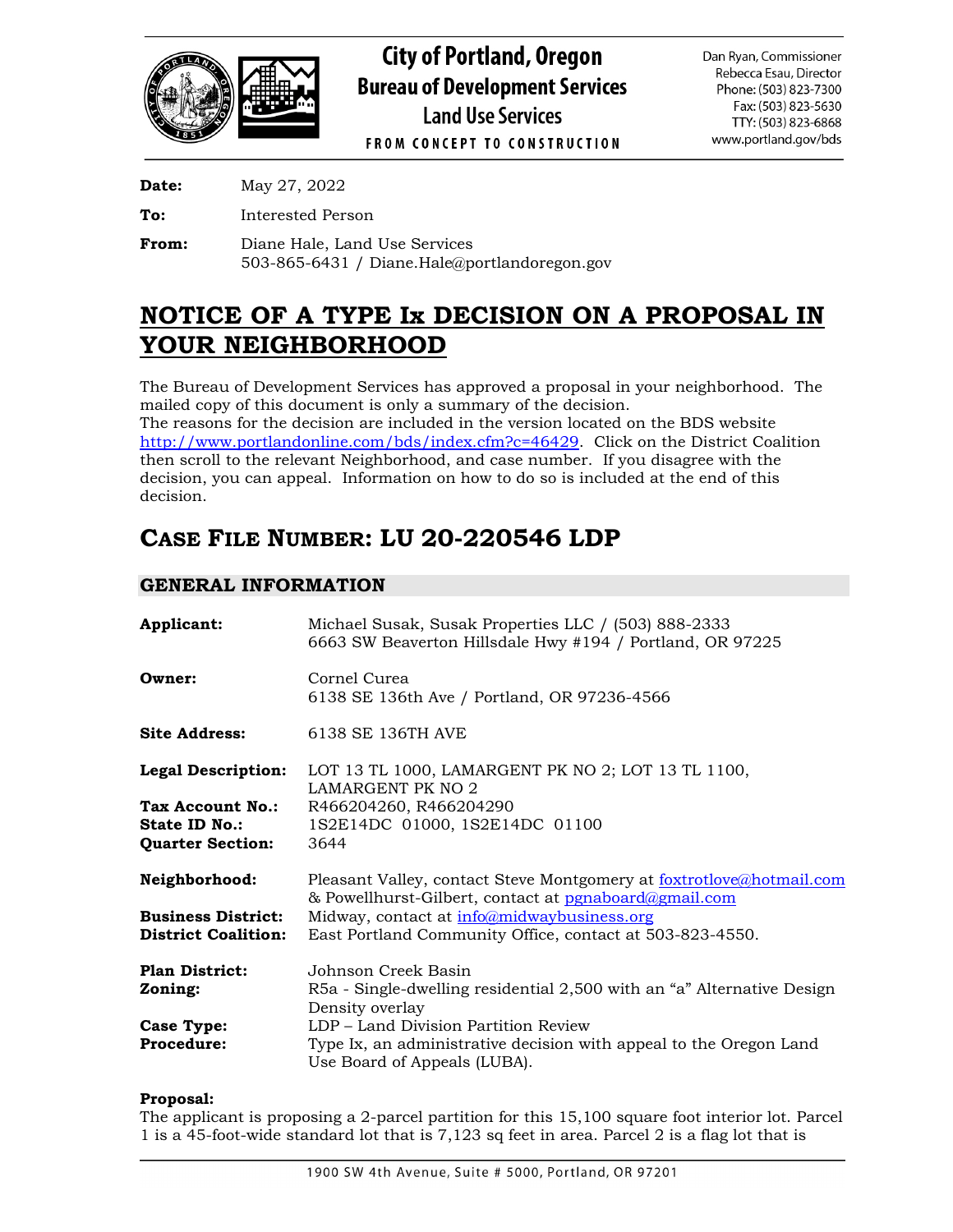7,978 square feet in area with a 12-foot-wide pole abutting SE 136th Avenue. The existing house will remain on Parcel 1. Parcel 2 will be available for future residential development. The applicant is proposing to preserve the only tree on the site, a 24" douglas fir in the front yard of the existing house.

This partition is reviewed through a Type Ix land use review because: (1) the site is in a residential zone; (2) fewer than four lots are proposed; (3) none of the lots, utilities, or services are proposed within a Potential Landslide Hazard or Flood Hazard Area, and; (4) no other concurrent land use reviews (such as an Adjustment, Design Review, or Environmental Review) are requested or required (see 33.660.110).

For purposes of State Law, this land division is considered a partition. To partition land is to divide an area or tract of land into two or three parcels within a calendar year (See ORS 92.010). ORS 92.010 defines "parcel" as a single unit of land created by a partition of land. The applicant's proposal is to create 2 units of land (2 parcels). Therefore, this land division is considered a partition.

## **Relevant Approval Criteria:**

In order to be approved, this proposal must comply with the approval criteria of *Title 33*. The relevant criteria are found in **Section 33.660.120, Approval Criteria for Land Divisions in Open Space and Residential Zones.**

## **FACTS**

**Site and Vicinity:** The site is a 15,422 sq foot lot developed with a house constructed in 1974 and a detached garage. The area surrounding the site is generally zoned R5 and developed with single-family homes. SE Foster Road is ~300 feet to the south. The Springwater Corridor trail is ~1,000 feet to the north.

#### **Infrastructure:**

• **Streets –**

The site has approximately 57 feet of frontage on SE 136th Avenue. There is one driveway entering the site that serves the existing house on the site. At this location, SE 136th Avenue is classified as a Neighborhood Collector, Transit Access Street, City Bikeway, City Walkway, Major Emergency Response Street, and a Local Service Street for all other modes. Based on GIS, the frontage is improved with a 12-ft wide sidewalk corridor that meets current City standards. Tri-Met provides transit service south of the site at SE 136th Avenue and Foster Road via bus #10.

- **Water Service –** There is an existing 16-inch water main in SE 136th Avenue. The existing house is served by a metered service from this main.
- **Sanitary Service** There is an existing 8-inch PVC public sewer line in SE 136th Avenue.
- **Stormwater Disposal** There is no public storm-only sewer currently available to this property.

**Zoning:** R5 Zone - The single-dwelling zones are intended to preserve land for housing and to provide housing opportunities for individual households. The zones implement the comprehensive plan policies and designations for single‐dwelling housing. Newly created lots in the R5 zone have a minimum area of 3,000 square feet and maximum density of 1 lot per 5,000 square feet of site area.

Johnson Creek Basin Plan District - The Johnson Creek Basin plan district provides for the safe, orderly, and efficient development of lands which are subject to a number of physical constraints, including significant natural resources, steep and hazardous slopes, flood plains, wetlands, and the lack of streets, sewers, and water services.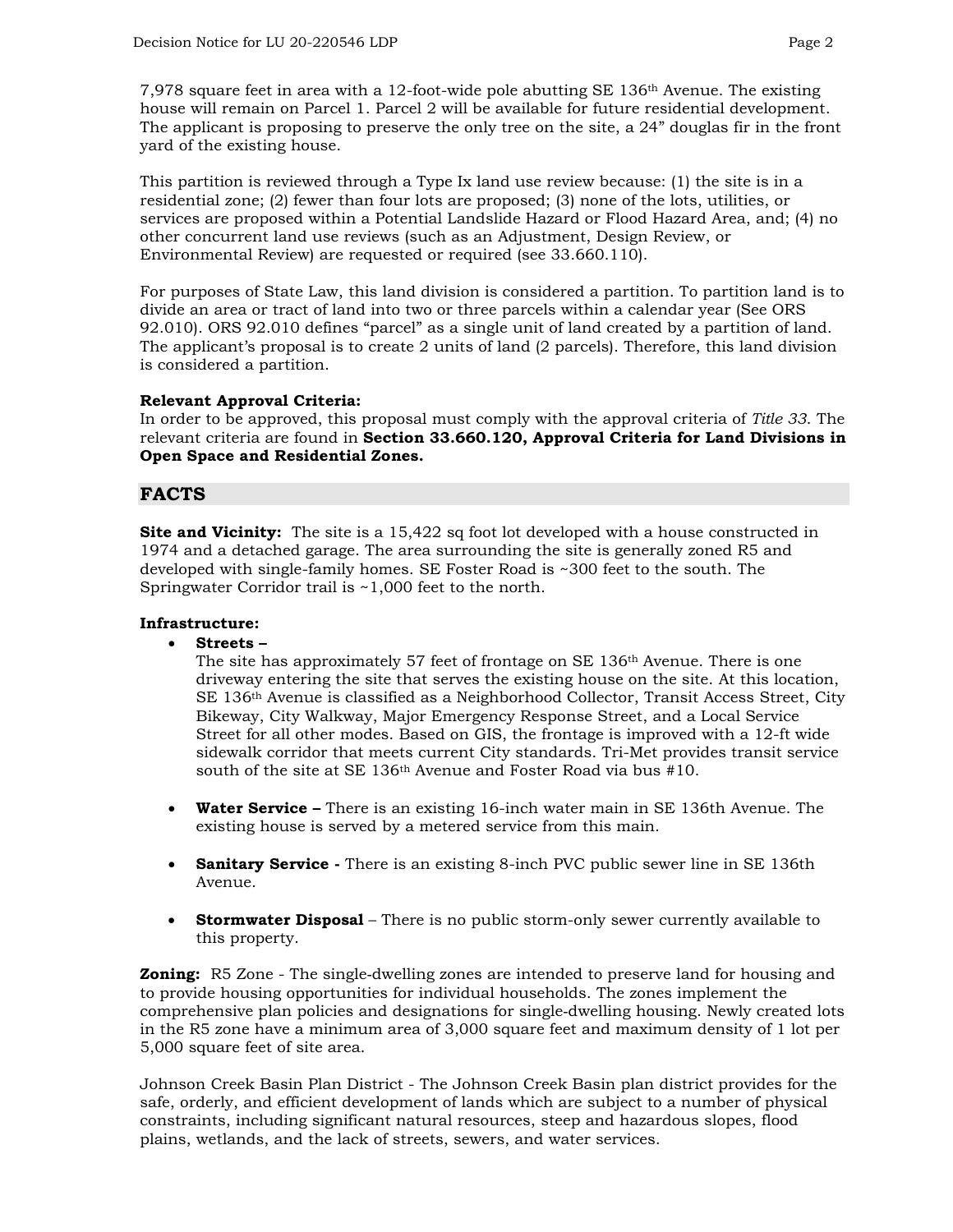**Land Use History:** City records indicate there are no prior land use reviews for this site.

**Agency Review:** Several Bureaus have responded to this proposal and relevant comments are addressed under the applicable approval criteria. Exhibits "E" contain the complete responses.

**Neighborhood Review:** A Notice of Proposal in Your Neighborhood was mailed on **August 20, 2022**. No written responses have been received from the Neighborhood Association or notified property owners in response to the proposal.

## **ZONING CODE APPROVAL CRITERIA**

#### *APPROVAL CRITERIA FOR LAND DIVISIONS IN OPEN SPACE AND RESIDENTIAL ZONES 33.660.120 The Preliminary Plan for a land division will be approved if the review body finds that the applicant has shown that all of the following approval criteria have been met.*

Due to the specific location of this site, and the nature of the proposal, some of the criteria are not applicable. The following table summarizes the criteria that are not applicable. Applicable criteria are addressed below the table.

| Criterion                 | <b>Code Chapter/Section</b> | Findings: Not applicable because:                   |
|---------------------------|-----------------------------|-----------------------------------------------------|
|                           | and Topic                   |                                                     |
| $\mathsf C$               | 33.631 - Flood Hazard Area  | The site is not within the flood hazard area.       |
| $\overline{D}$            | 33.632 - Potential          | The site is not within the potential landslide      |
|                           | Landslide Hazard Area       | hazard area.                                        |
| E                         | 33.633 - Phased Land        | A phased land division or staged final plat has not |
|                           | Division or Staged Final    | been proposed.                                      |
|                           | Plat                        |                                                     |
| $\boldsymbol{\mathrm{F}}$ | 33.634 - Recreation Area    | The proposed density is less than 40 units.         |
| $\overline{J}$            | 33.640 - Streams, Springs,  | No streams, springs, seeps or wetlands are evident  |
|                           | Seeps and Wetlands          | on the site.                                        |
| $\overline{L}$            | 33.654.110.B.2 - Dead end   | No dead end streets are proposed.                   |
|                           | streets                     |                                                     |
|                           | 33.654.110.B.3 -            | The site is not located within an I zone.           |
|                           | Pedestrian connections in   |                                                     |
|                           | the I zones                 |                                                     |
|                           | 33.654.110.B.4 - Alleys in  | No alleys are proposed or required.                 |
|                           | all zones                   |                                                     |
|                           | 33.654.120.C.3.c -          | No turnarounds are proposed or required.            |
|                           | Turnarounds                 |                                                     |
|                           | 33.654.120.D - Common       | No common greens are proposed or required.          |
|                           | Greens                      |                                                     |
|                           | 33.654.120.E - Pedestrian   | No pedestrian connections are proposed or           |
|                           | Connections                 | required.                                           |
|                           | 33.654.120.F - Alleys       | No alleys are proposed or required.                 |
|                           | 33.654.120.G - Shared       | No shared courts are proposed or required.          |
|                           | Courts                      |                                                     |
|                           | 33.654.130.B - Existing     | No public dead-end streets or pedestrian            |
|                           | public dead-end streets     | connections exist that must be extended onto the    |
|                           | and pedestrian connections  | site.                                               |
|                           | 33.654.130.C - Future       | No dead-end street or pedestrian connections are    |
|                           | extension of dead-end       | proposed or required.                               |
|                           | streets and pedestrian      |                                                     |
|                           | connections                 |                                                     |
|                           | 33.654.130.D - Partial      | No partial public streets are proposed or required. |
|                           | rights-of-way               |                                                     |
|                           | 33.655 - School District    | The proposal is for less than 11 lots or is not in  |
|                           | <b>Enrollment Capacity</b>  | the David Douglas School District.                  |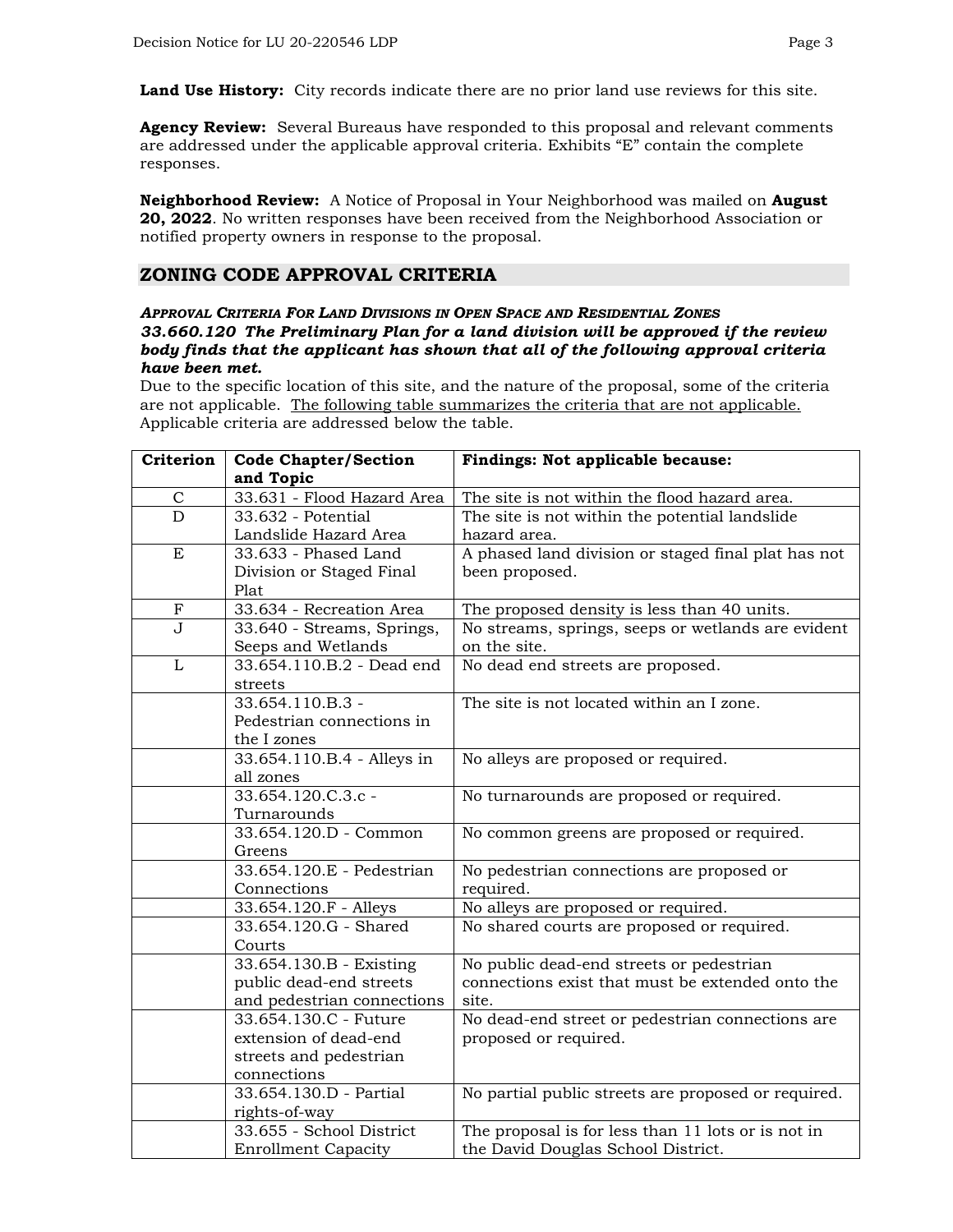#### **Applicable Approval Criteria are:**

#### **A. Lots. The standards and approval criteria of Chapters 33.605 through 33.612 must be met.**

**Findings:** Chapter 33. 610 contains the density and lot dimension requirements applicable in the RF through R5 zones. Based on the applicant's survey, the site area is 15,102 square feet. The maximum density in the R5 zone is one unit per 5,000 square feet. Minimum density is one unit per 5,000 square feet based on 80 percent of the site area.

The site has a maximum density of 3 units and a minimum required density of 2 units. The applicant is proposing 2 single dwelling parcels. The density standards are therefore met.

|                 | Min. Lot<br>Area<br>(square<br>feet) | Max. Lot<br>Area<br>(square)<br>feet) | Min. Lot<br>Width*<br>(feet) | Min.<br>Depth<br>(feet) | Min.<br><b>Front Lot</b><br>Line<br>(feet) | Min. Flag<br>Lot<br>Width<br>(feet) | Min. Flag<br>Lot<br>Depth<br>(feet) |
|-----------------|--------------------------------------|---------------------------------------|------------------------------|-------------------------|--------------------------------------------|-------------------------------------|-------------------------------------|
| R5<br>Zone      | 3,000                                | 8,500                                 | 36                           | 50                      | 30                                         | 40                                  | 40                                  |
| Parcel          |                                      | 7,123                                 | 45.2                         | 156.9                   | 45.2                                       | <b>NA</b>                           | NA                                  |
| Parcel<br>$2**$ |                                      | $7,978$ w/pole                        | <b>NA</b>                    | <b>NA</b>               | NA                                         | 103                                 | 43                                  |

The lot dimensions required and proposed are shown in the following table:

\* Width is measured by placing a rectangle along the minimum front building setback line specified for the zone. The rectangle must have a minimum depth of 40 feet, or extend to the rear of the property line, whichever is less.

\*\* For flag lots: (1) width and depth are measured at the midpoint of the opposite lot lines in the "flag" portion of the lot; and (2) lot area calculations do not include the pole portion of the lot.

#### Flag Lots

#### *When allowed*

In this case the applicant is proposing 2 parcels, only one of which is a flag lot. The existing dwelling unit has been on the property for at least 5-years and is located so that it precludes a land division that meets minimum lot width standards. The minimum density standards are met. Therefore the thresholds for when a flag lot is allowed to be created have been met.

#### *Dimensions*

The proposed flag lot meets applicable Zoning Code standards found in 33.610.400 because it has a "pole" at least 12 feet wide that connects to a street, and as shown above, meets the minimum lot area, width and depth standards.

#### *Vehicle Access*

Where it is practical, vehicle access must be shared between the flag lot and the lots between the flag portion of the lot and the street. Factors that may be considered include the location of existing garages, driveways, and curb cuts, stormwater management needs, and tree preservation. Access easements may be used.

In this case, the flag portion of Parcel 2 will provide off street parking access for both the parcels. The shared vehicle access minimizes the need for additional curb-cuts along the street and the impervious area resulting from paved surfaces for vehicle access. A private access easement will be placed over the entirety of the pole to allow shared access.

Parcel 2 has met the thresholds for when a flag lot is allowed. Therefore, Parcel 2 is allowed.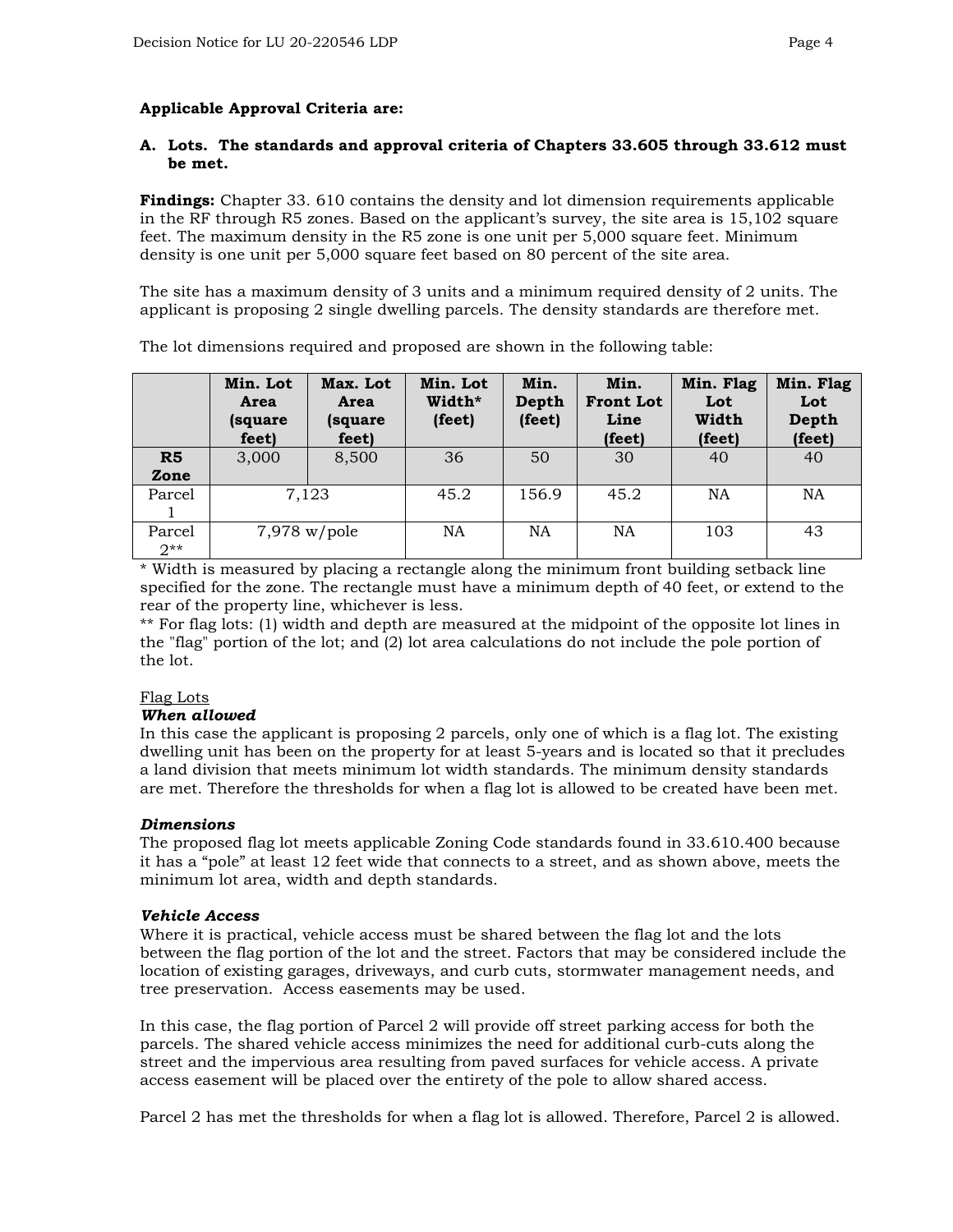Overall, the findings above show that the applicable density and lot dimension standards are met. Additionally, the lot lines are straight and side lot lines are perpendicular to the street.

Accordingly, this criterion is met.

#### **B. Trees. The standards and approval criteria of Chapter 33.630, Tree Preservation, must be met.**

**Findings:** The regulations of Chapter 33.630 require that trees be considered early in the design process with the goal of preserving high value trees and, when necessary, mitigating for the loss of trees.

Tree preservation must be maximized, to the extent practicable, while allowing for reasonable development considering the intensity of development allowed in the zone and site constraints, including existing utility easements and requirements for services and streets.

In order to identify which trees are subject to these requirements, the applicant provided a tree survey (Exhibit C.2) that shows the location and size of trees on and adjacent to the site. The applicant also provided an arborist report (Exhibit A.7) that identifies each tree, its condition and suitability for preservation or its exempt status, and specifies a root protection zone and tree protection measures for each tree to be preserved.

Based on this information, 1 tree, A 24" Douglas Fir, is subject to the preservation requirements of this chapter. The applicant proposes to preserve this tree, therefore the proposal complies with Options 1, 2 and 3 of the tree preservation standards:

*Option 1: Preserve all of the trees that are 20 or more inches in diameter and at least 20 percent of the total tree diameter on the site.* 

*Option 2: Preserve at least 75 percent of the trees that are 20 or more inches in diameter and at least 25 percent of the total tree diameter on the site.*

*Option 3: Preserve at least 50 percent of the trees that are 20 or more inches in diameter and at least 30 percent of the total tree diameter on the site.*

The tree proposed for preservation is in good condition, includes a native species, and is 20 or more inches in diameter. The proposed root protection zone for the tree, 24 feet, will allow for the type of development anticipated in the R5 zone and will not conflict with any existing utility easements, proposed services or site grading. The applicant shall obtain a Zoning Permit to install tree protection for disturbance associated with the plumbing permit to relocate the sanitary sewer lateral (condition C.1) and decommissioning the existing cesspool (condition C.5), in conformance with the tree preservation plan (Exhibit C.1), to ensure that this work does not encroach into the root protection zone of tree #1.

Based on these factors, no additional mitigation is warranted to satisfy the approval criteria.

In order to ensure that future owners of Parcel 1 are aware of the tree preservation requirements, the applicant must record an Acknowledgement of Tree Preservation Land Use Conditions at the time of final plat. The acknowledgement must identify that development on Parcel 1 must be carried out in conformance with the Tree Preservation Plan (Exhibit C.1) and the Arborist Report (Exhibit A.7).

With the implementation of the noted conditions, the approval criteria will be met.

#### **G. Clearing, Grading and Land Suitability. The approval criteria of Chapter 33.635, Clearing, Grading and Land Suitability must be met.**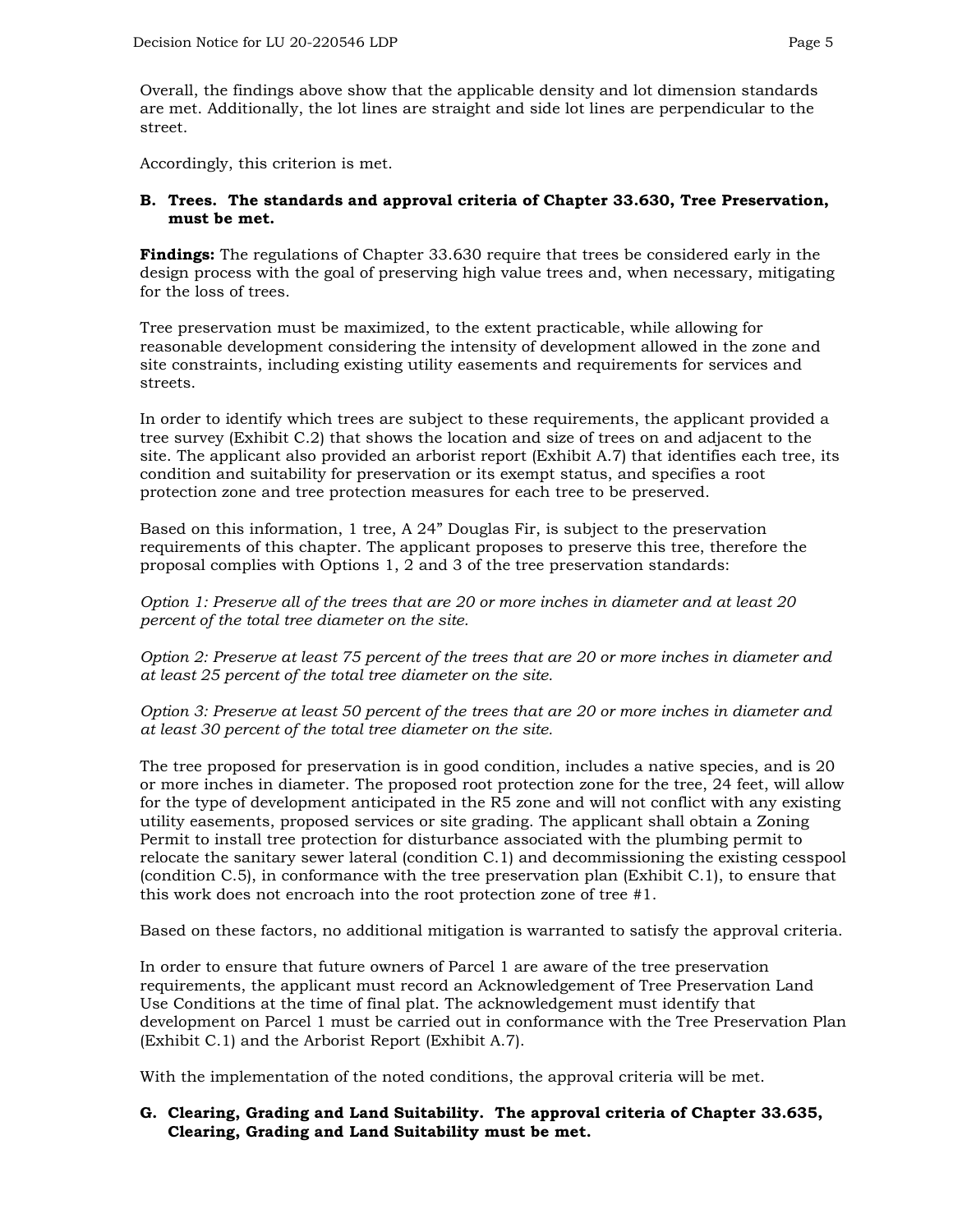**Findings:** The regulations of Chapter 33.635 ensure that the proposed clearing and grading is reasonable given the infrastructure needs, site conditions, tree preservation requirements, and limit the impacts of erosion and sedimentation to help protect water quality and aquatic habitat.

Additionally, where geologic conditions or historic uses of the site indicate that a hazard may exist, the applicant must show that the proposed land division will result in lots that are suitable for development. The applicant may be required to make specific improvements to make the lots suitable for their intended uses and the provision of services and utilities.

Clearing and Grading: In this case, the site is primarily flat and is not located within the Potential Landslide Hazard Area. Therefore, no significant clearing or grading will be required on the site to make the new lots developable. In addition, there are no trees required to be preserved in the areas where new development on the site is anticipated. Tree #1 will be preserved in the front yard of the existing house to remain. Although no disturbance around this tree is anticipated, tree protection fencing will be required at a distance of 24 feet from the tree in the instance of future disturbance, as noted above in Section B. Trees. This criterion is met.

Land Suitability: The site is currently in residential use, and there is no record of any other use in the past. Although the site is currently connected to the public sanitary sewer, there is an old cesspool on the site. The City has no record that this facility was ever decommissioned. Prior to final plat, the applicant must meet the requirements of the Site Development Section of the Bureau of Development Services for the decommissioning of this facility. In order to ensure that the new lots are suitable for development, a permit must be obtained and finalized for demolition of all structures on Parcel 2 prior to final plat approval. With a condition requiring final inspection for a decommissioning permit, and removal of the structures on Parcel 2, the new lots can be considered suitable for new development, and this criterion is met.

#### **H. Tracts and easements. The standards of Chapter 33.636, Tracts and Easements must be met;**

**Findings:** No tracts are proposed or required for this land division, so criterion A does not apply.

The following easement is proposed and/or required for this land division:

- A Private Access Easement is required over the flag pole of Parcel 2 to provide a shared access serving Parcels 1 and 2.

As stated in Section 33.636.100 of the Zoning Code, a maintenance agreement(s) will be required describing maintenance responsibilities for the easement described above and facilities within those areas. This criterion can be met with the condition that a maintenance agreement is prepared and recorded with the final plat. In addition, the plat must reference the recorded maintenance agreement with a recording block for each agreement, substantially similar to the following example:

*"A Declaration of Maintenance agreement for Private Access Easement has been recorded as document no. \_\_\_\_\_\_\_\_\_\_\_, Multnomah County Deed Records."*

With the conditions of approval discussed above, this criterion is met.

#### **I. Solar access. If single-dwelling detached development is proposed for the site, the approval criteria of Chapter 33.639, Solar Access, must be met.**

**Findings:** The solar access regulations encourage variation in the width of lots to maximize solar access for single-dwelling detached development and minimize shade on adjacent properties.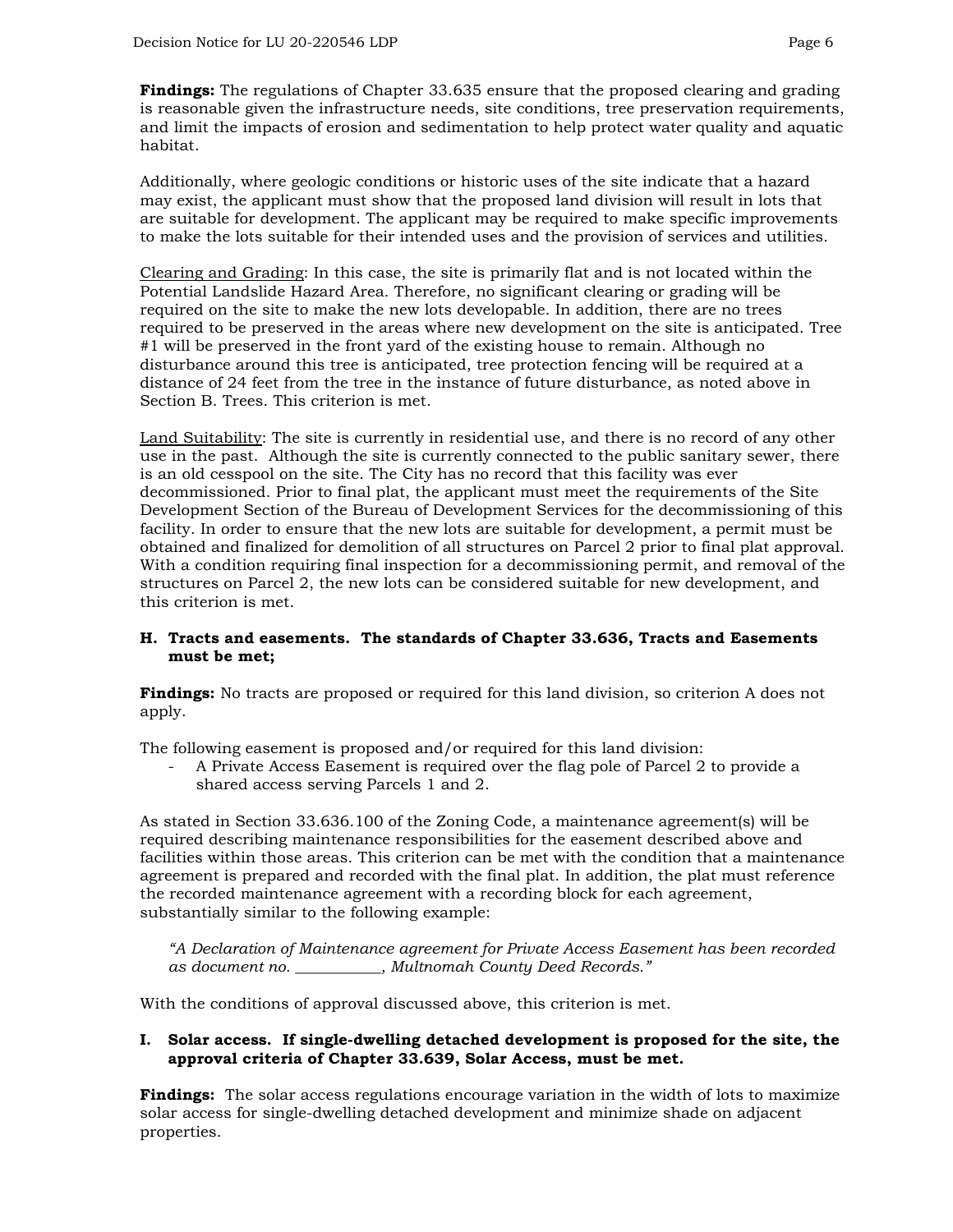All of the proposed lots are on the east side of a north-south oriented street, and are considered interior lots (not on a corner). In this context there is no preference that any one lot be wider or narrower than the other lots. This criterion is therefore met.

#### **K. Transportation impacts. The approval criteria of Chapter 33.641, Transportation Impacts, must be met; and,**

**Findings:** The transportation system must be capable of supporting the proposed development in addition to the existing uses in the area.

Evaluation factors include safety, street capacity, level of service, connectivity, transit availability, availability of pedestrian and bicycle networks, on-street parking impacts, access restrictions, neighborhood impacts, impacts on pedestrian, bicycle, and transit circulation. Evaluation factors may be balanced and measures to mitigate impacts may be necessary.

The Development Review Section of the Portland Bureau of Transportation (PBOT) has reviewed the application against the evaluation factors and has provided the following findings (see Exhibit E.2):

#### *Safety*

*PBOT is not aware of any significant safety issues in the vicinity of the site. The site is located in a low density (R7) single-family neighborhood where local streets have low volumes of traffic and low speeds.* Note: the site is in the R5 single dwelling residential zone.

#### *Street Capacity and Levels of Service*

*The proposal will result in an increase of 1 single-family residences. This residence can be expected to generate 10 daily vehicle trips with 1 trip occurring in each of the AM and PM Peak Hours. This small increase in peak hour vehicles will not have significant impact on intersection levels of service or street capacity. No mitigation is needed.*

#### *Connectivity*

*The site is approximately 300-ft north of SE Foster. There are better locations with lots with more development potential just north and east of this site for a future east/west connection to a future north/south SE 137th.* 

## *Availability of Transit*

*Tri Met Bus Line #10 is available to serve the site at Foster & 136th.* 

#### *Availability of Pedestrian and Bicycle Networks*

*Bicycle networks in the vicinity include bike lanes on SE Foster, SE Powell, and the Springwater Corridor. There are unfunded plans for SE 136th. The main arterial streets mostly have completed sidewalks. The Local Traffic Streets in the area offer shared facilities for pedestrians and cyclists with low traffic volumes and speeds.* 

#### *On-Street Parking Impacts*

*The new lots will have at least one on-site parking space with potentially an additional space in front of the garage. Impacts to the on-street parking supply should be minimal.*

#### *Access Restrictions*

*There are no access restrictions on SE 136th Ave.*

#### *Neighborhood Impacts*

*The site is being developed with net increase of 1 new single-family residence in compliance with the existing R5 zoning. The addition of one residence will not result in any significant impacts to the neighborhood.*

*Impacts on Pedestrian, Bicycle, and Transit Circulation*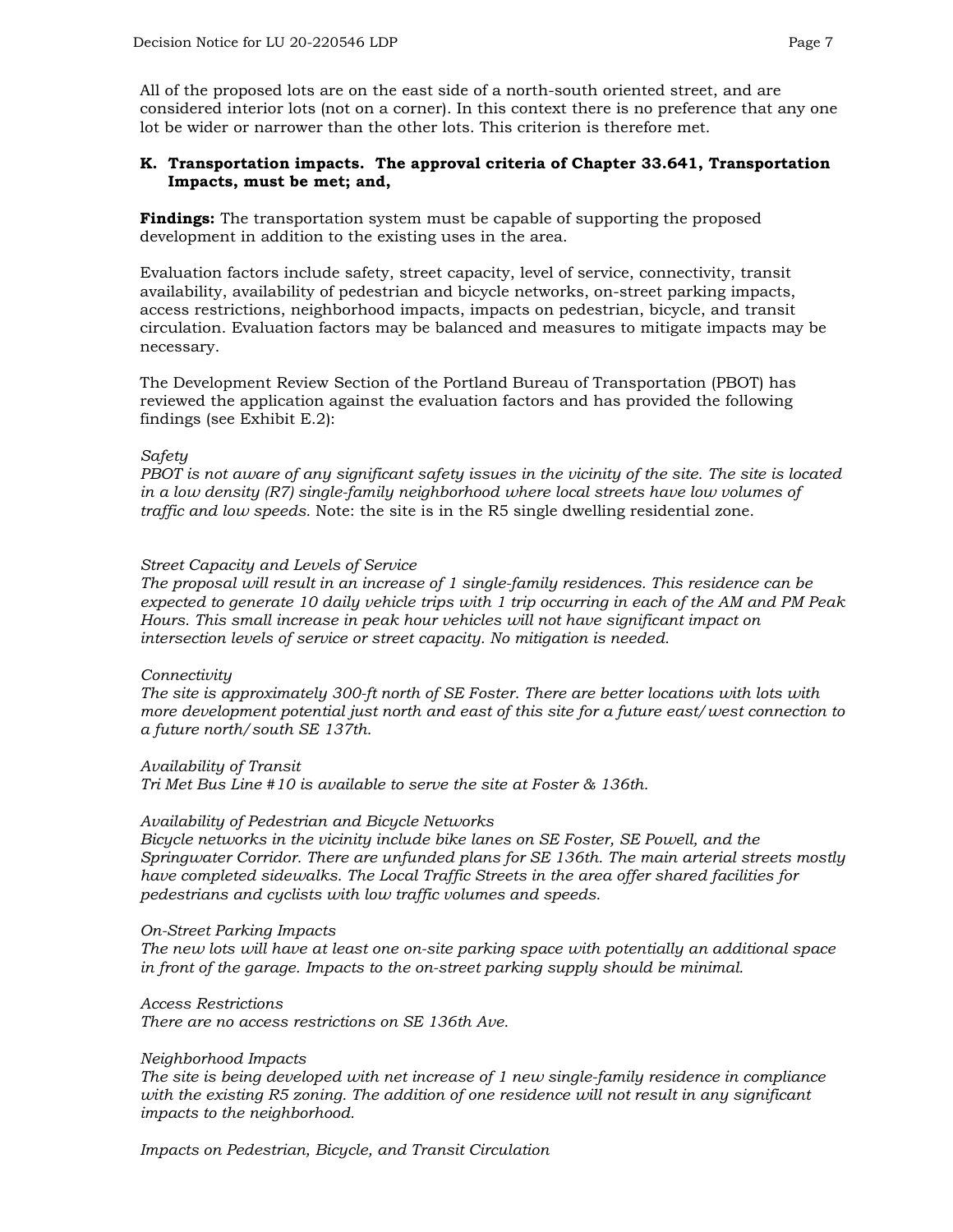*The addition of one residence will not result in any impacts or changes to the pedestrian, bicycle, and transit circulation in the vicinity of the site.*

*B. Measures proportional to the impacts of the proposed use are proposed to mitigate on- and off-site transportation impacts. Measures may include transportation improvements to on-site circulation, public street dedication and improvement, private street improvements, intersection improvements, signal or other traffic management improvements, additional transportation and parking demand management actions, street crossing improvements, improvements to the local pedestrian and bicycle networks, and transit improvements.*

*Since the impacts associated with the addition of a one single-family residence will be negligible, no mitigation measures are needed.* 

*Vehicle areas must be designed to allow vehicles forward ingress and egress to SE 136th Avenue.* 

*No objection to approval subject to the applicant demonstrating with turning templates that vehicle access to both lots is provided with forward ingress and egress prior to final plat approval.* 

PBOT has reviewed and concurs with the information supplied and available evidence. With a condition requiring that the applicant demonstrate forward motion ingress and egress for both lots prior to final plat approval, these criteria are met

#### **L. Services and utilities. The regulations and criteria of Chapters 33.651 through 33.654, which address services and utilities, must be met.**

**Findings:** Chapters 33.651 through 33.654 address water service standards, sanitary sewer disposal standards, stormwater management, utilities and rights of way. The criteria and standards are met as shown in the following table:

## **33.651 Water Service standard –** See Exhibit E.3 and Exhibit E.4

The Water Bureau has indicated that service is available to the site, as noted on page 2 of this report.

The water service standards of 33.651 have been verified.

#### **33.652 Sanitary Sewer Disposal Service standards** – See Exhibit E.1

The Bureau of Environmental Services has indicated that service is available to the site, as noted on page 2 of this report.

BES reviewed the proposed improvement and utility plan and the response is summarized below:

BES determined the applicant's proposal for sanitary service acceptable for the purpose of reviewing the preliminary land division application against the sanitary sewer disposal standard and approval criterion. As a result of the proposed land division, the existing sewer connection that serves the house on Parcel 1 will cross over Parcel 2 to reach the sewer main in SE 136th Avenue. The applicant must cap the existing sewer connection and establish a new service for the house located entirely on Parcel 2, outside of the root protection zone of tree #1 to be preserved. All required plumbing permits must receive final inspection approval prior to Final Plat approval. Because the disturbance may be within the vicinity of tree #1 to be preserved, a Zoning Permit will also be required to verify that the required tree protection fencing has been installed prior to sewer installation. With these conditions, the sanitary sewer service standards of 33.652 have been verified. This criterion is met.

**33.653.020 & .030 Stormwater Management criteria and standards –** See Exhibit E.1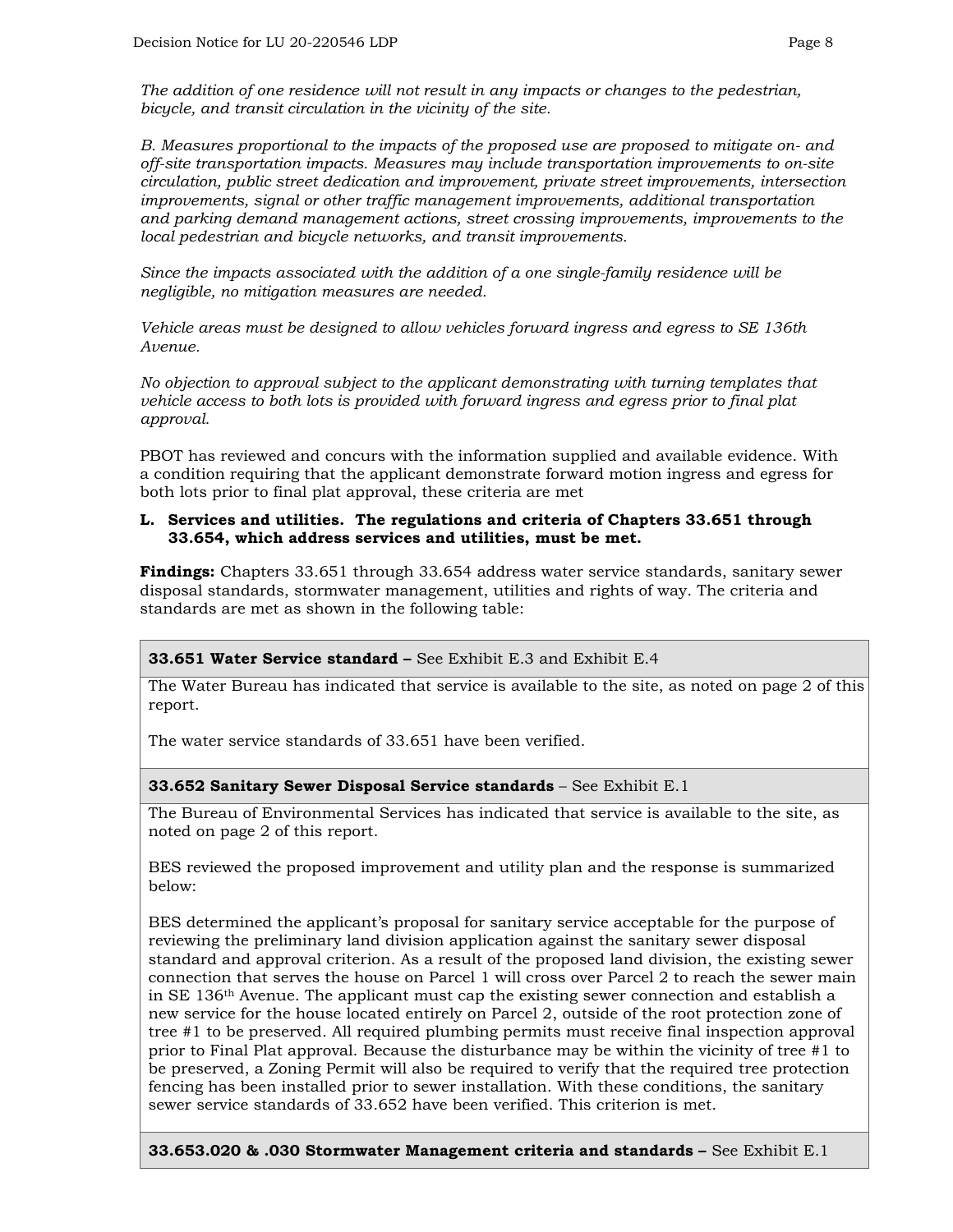BES reviewed the applicant's proposed improvement and utility plan and Simplified Approach Form against the stormwater management approval criteria and standards, and determined that a stormwater management system can be designed that will provide adequate capacity and disposal for the expected amount of stormwater, as summarized below:

No stormwater tract is proposed or required. The applicant has proposed the following stormwater management methods:

- **Parcel 2:** Stormwater from this lot will be directed to an individual drywell that will treat the water and slowly infiltrate it into the ground. This lot has sufficient area for a stormwater facility that can be adequately sized and located to meet setback standards, and accommodate water from a reasonably-sized home. Stormwater from the driveway/turnaround will be managed by adjacent lawn/landscaping and a center filter strip. BES has indicated conceptual approval of the proposal.
- **Parcel 1 (the lot with the existing house):** The existing house has downspouts that drain into underground pipes that route the water to a drywell located ~15 feet from the SE corner of the house. The location meets setbacks to the proposed property lines.

BES determined the proposal is acceptable for reviewing the land division against the stormwater management approval criteria and standards. This criterion is met.

#### **33.654.110.B.1 Through streets and pedestrian connections**

Generally, through streets should be provided no more than 530 feet apart and pedestrian connections should be provided no more than 330 feet apart. Through streets and pedestrian connections should generally be at least 200 feet apart.

The site is approximately 300-ft north of SE Foster. The site could be a reasonable location for an east/west connection given the location and configuration of streets in the vicinity, however the existing house that will remain on the site precludes dedication and development of a new connection as there is not enough room on the site outside of the house footprint to accommodate a street or pedestrian connection. There are also better locations with more development potential just north and east of this site for a future east/west connection to a future north/south SE 137th.

In addition, the site is not within an area that has an adopted Master Street Plan, so criterion d. does not apply.

For the reasons described above, this criterion is met.

**33.654.120.B & C Width & elements of the right-of-way –** See Exhibit E.2 **33.644.120.H Street Trees –** See Exhibit E.6

The width of the local street right-of way must be sufficient to accommodate expected users, taking into consideration the characteristics of the site and vicinity, such as the existing street and pedestrian system improvements, existing structures, and natural features.

For public streets, PBOT reviews the configuration of elements within the street right-of-way for consistency with city standards and specifications, and Urban Forestry addresses the retention and installation requirements for street trees.

For private streets, the Bureau of Development Services reviews the configuration of elements within the street right-of-way for consistency with the standards in *Administrative Rules for Private Rights of Way*.

PBOT has indicated that the existing street is currently improved to City standards. PBOT has not identified or been made aware of any factors related to this proposal that lead to a conclusion other than that one additional dwelling can be safely served by this existing street without having any significant impact on the level of service provided.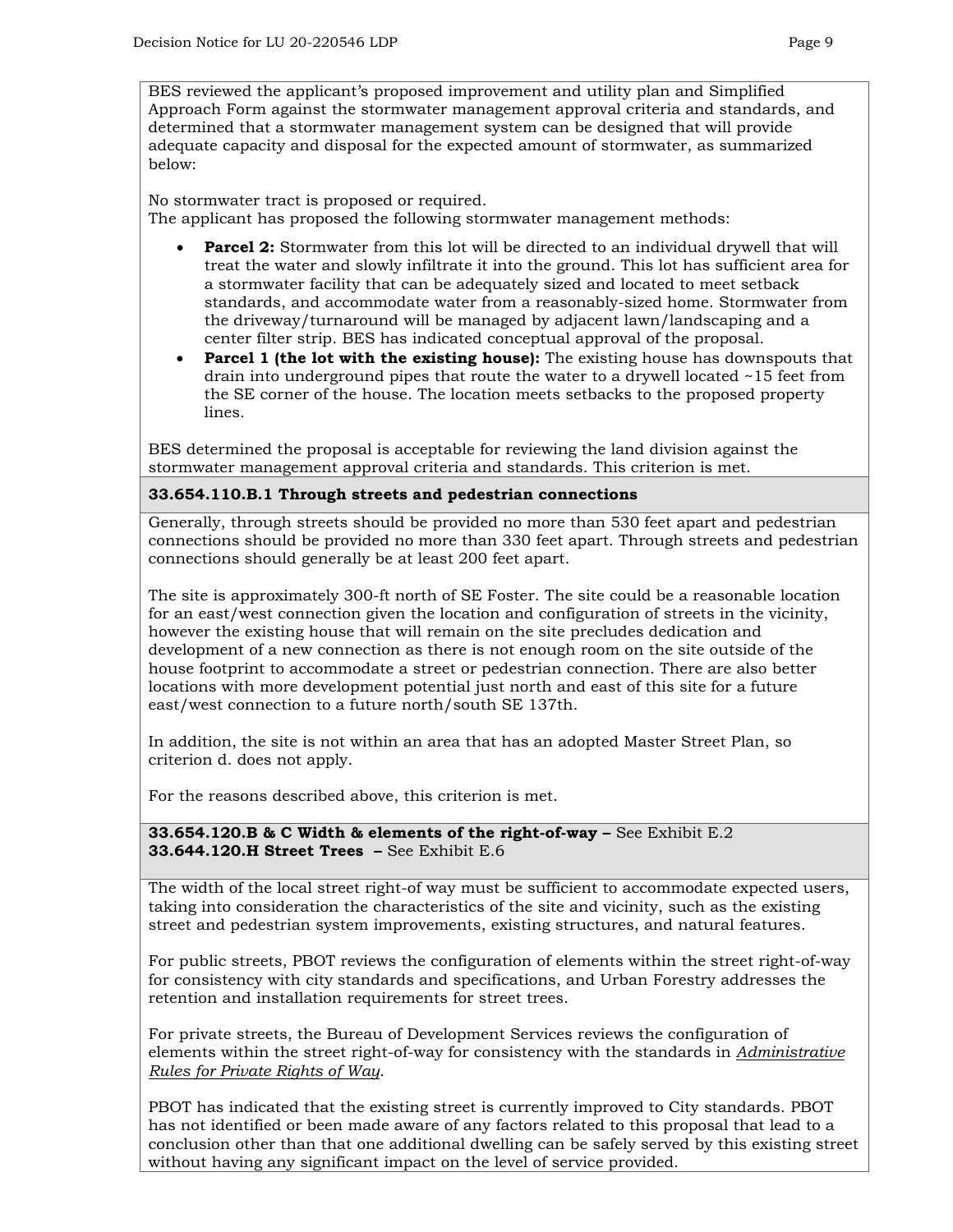Urban Forestry evaluated the provision of street trees and planting areas for the public rightof-way and determined that prior to lot division there is room for 2 street trees and after the proposed lot division there will only be room for 1 tree. A fee for the permanent loss of one available planting space is required. Currently, \$675 (\$450 per inch x 1.5" required size).

Based on the foregoing, the width of the right-of-way will be sufficient to accommodate the expected users. With the conditions of approval described above, this criterion is met.

#### **33.654.130.A - Utilities (defined as telephone, cable, natural gas, electric, etc.)**

Any easements that may be needed for private utilities that cannot be accommodated within the adjacent right-of-ways can be provided on the final plat. At this time no specific utility easements adjacent to the right-of-way have been identified as being necessary. Therefore, this criterion is met.

## **DEVELOPMENT STANDARDS**

Development standards that are not relevant to the land division review have not been addressed in the review. Unless specifically required in the approval criteria listed above, this proposal does not have to meet the development standards in order to be approved during this review process. The plans submitted for a building or zoning permit must demonstrate that all development standards of Title 11 can be met, and those of Title 33 can be met, or have received an Adjustment or Modification via a land use review prior to the approval of a building or zoning permit.

#### **Future Development**

Among the various development standards that will be applicable to this lot, the applicant should take note of:

• Flag Lots-- special standards apply to flag lots in the RF-R2.5 zone. These standards apply to Parcel 2. The zoning code in effect at the time of building permit will apply to future development on Parcel 2. Currently, the flag lot standards are in 33.110.255.

**Existing development that will remain after the land division.** The existing development on the site will remain and be located on Parcel 1. The division of the property may not cause the structures to move out of conformance or further out of conformance to any development standard applicable in the R5 zone. Per 33.700.015, if a proposed land division will cause conforming development to move out of conformance with any regulation of the zoning code, and if the regulation may be adjusted, the land division request must include a request for an adjustment (Please see section on Other Technical Standards for Building Code standards.)

In this case, there are several Zoning Code standards that relate to existing development on the site:

- Minimum Setbacks The existing house identified to remain on the site must meet the required Zoning Code setbacks from the proposed new lot lines. Alternatively, existing buildings must be set back from the new lot lines in conformance with an approved Adjustment or other Land Use Review decision that specifically approves alternative setbacks. The existing house will be 8.3 feet from the new property line. Therefore, the required setbacks are being met. To ensure this standard continues to be met at the final plat stage, the final plat must be accompanied by a supplemental plan showing the surveyed location of the existing building relative to the adjacent new lot lines.
- Accessory Structures In this zone, accessory structures are not allowed on a lot without a primary structure. Therefore, in order for the proposed new lots to meet this standard, all accessory structures on Parcel 2 must be removed prior to final plat. The garage is over 200 sq feet in area, therefore the applicant must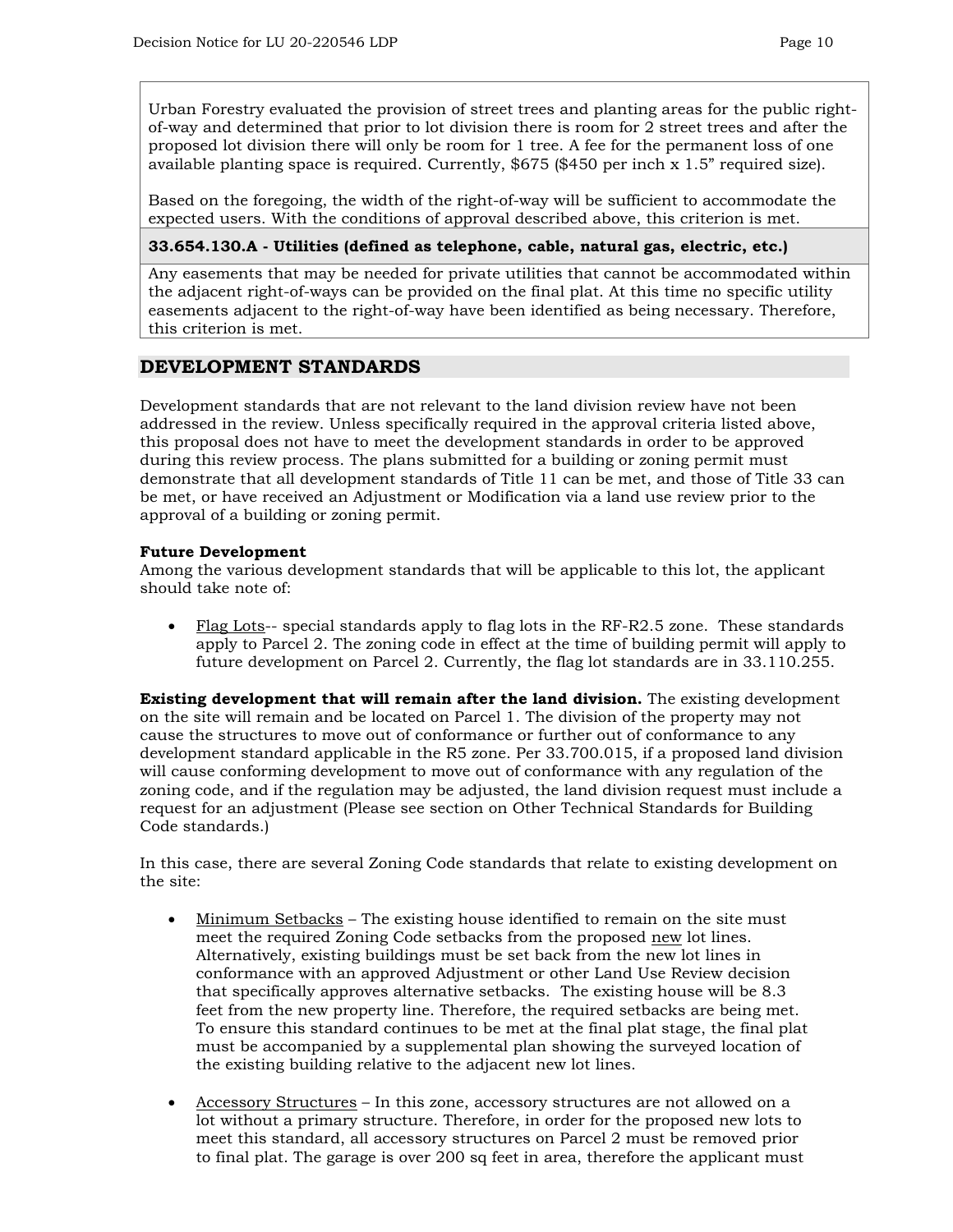provide documentation prior to final plat approval that the required demolition permit has received final inspection approval. The shed is less than 200 square feet in size, therefore a demolition permit is not required. The applicant must submit before and after photos to document removal of the structure.

With the conditions noted above, this land division proposal can meet the requirements of 33.700.015.

## **OTHER TECHNICAL REQUIREMENTS**

Technical decisions have been made as part of this review process. These decisions have been made based on other City Titles, adopted technical manuals, and the technical expertise of appropriate service agencies. These related technical decisions are not considered land use actions. If future technical decisions result in changes that bring the project out of conformance with this land use decision, a new land use review may be required. The following is a summary of technical service standards applicable to this preliminary partition proposal.

| <b>Bureau</b>                           | <b>Code Authority and Topic</b>                |
|-----------------------------------------|------------------------------------------------|
| Development Services/503-823-7300       | Title 24 - Building Code, Flood plain          |
| https://www.portland.gov/bds            | Title 10 - Erosion Control, Site Development   |
|                                         | Administrative Rules for Private Rights-of-Way |
| Environmental Services/503-823-7740     | Title 17 – Sewer Improvements                  |
| https://www.portland.gov/bes            | Stormwater Management Manual                   |
| Fire Bureau/503-823-3700                | Title 31 – Fire Regulations                    |
| https://www.portland.gov/fire           | Portland Fire Code                             |
| Transportation/503-823-5185             | Title 17 – Public Right-of-Way Improvements    |
| https://www.portland.gov/transportation | Transportation System Plan                     |
| Urban Forestry (Parks)/503-823-4489     | Title 11 - Trees                               |
| https://www.portland.gov/parks          |                                                |
| Water Bureau/503-823-7404               | Title $21$ – Water availability                |
| https://www.portland.gov/water          |                                                |

As authorized in Section 33.800.070 of the Zoning Code conditions of approval related to these technical standards have been included in the Administrative Decision on this proposal.

• The applicant must meet the requirements of the Fire Bureau in regards to addressing requirements and fire apparatus access, including aerial access. These requirements are based on the technical standards of Title 31 and the Portland Fire Code. The applicant has indicated that Parcel 2 can meet the exception for fire apparatus access roads that do not exceed 250 feet in length, and proposes to install sprinklers in the development on Parcel 2 accordingly. The applicant will be required to record an Acknowledgement of Special Land Use Conditions that requires the provision of internal fire suppression sprinklers on Parcel 2 with the final plat.

## **CONCLUSIONS**

The applicant has proposed a 2-parcel partition, as shown on the attached preliminary plan (Exhibit C.1). As discussed in this report, the relevant standards and approval criteria have been met, or can be met with conditions related to utilities, removal of existing structures from Parcel 2, tree preservation and easements.

## **ADMINISTRATIVE DECISION**

**Approval** of a Preliminary Plan for a 2-parcel partition that will result in one standard lot (Parcel 1) and one flag lot (Parcel 2) as illustrated with Exhibit C.1, subject to the following conditions: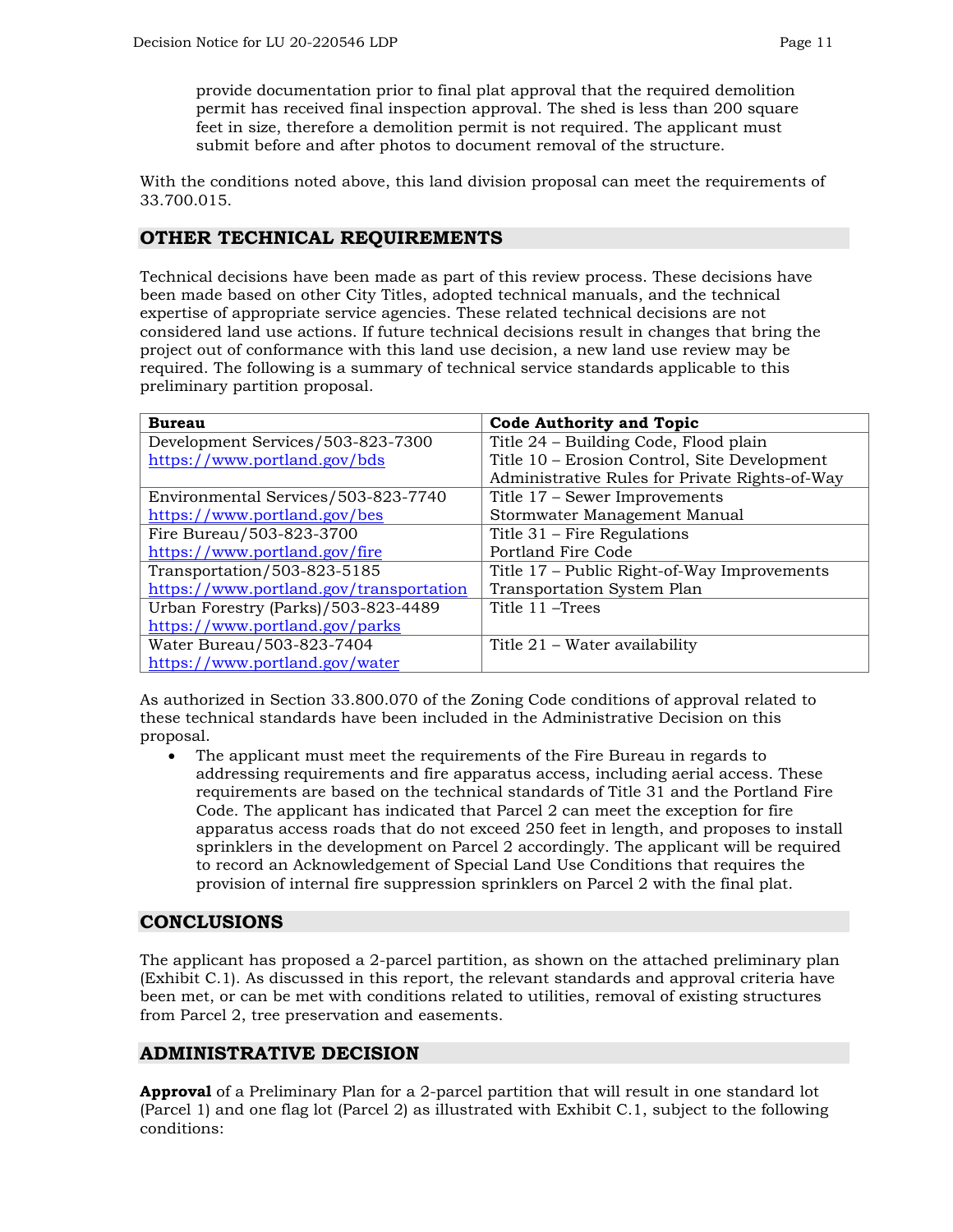- **A. Supplemental Plan.** An additional supplemental plan shall be submitted with the final plat survey for Land Use review and approval. That plan must portray how the conditions of approval listed below are met. In addition, the supplemental plan must show the following:
- The surveyed location of any buildings or accessory structures on the site at the time of the final plat application;
- The surveyed location of any driveways and off-street vehicle parking areas on the site at the time of the final plat application;
- Any other information specifically noted in the conditions listed below.

## **B. The final plat must show the following:**

- 1. A Private Access Easement over the "flag pole" portion of Parcel 2 for the benefit of Parcel 1 shall be shown and labeled on the final plat. The easement shall allow shared use of this area for all of the purposes that a driveway would be typically used for.
- 2. A recording block for each of the legal documents such as maintenance agreement(s), acknowledgement of special land use conditions, or Declarations of Covenants, Conditions, and Restrictions (CC&Rs) as required by Condition C.6 to C.8 below. The recording block(s) shall, at a minimum, include language substantially similar to the following example: "A Declaration of Maintenance Agreement for (name of feature) has been recorded as document no. \_\_\_\_\_\_\_\_\_\_\_, Multnomah County Deed Records."

## **C. The following must occur prior to Final Plat approval:**

#### **Utilities**

- 1. The applicant shall obtain finalized plumbing permits for capping the existing sanitary lateral connection to the house on Parcel 1 and providing a new lateral connection serving the house from the sanitary sewer main in  $SE 136<sup>th</sup>$  Ave that is located entirely on Parcel 1. Tree protection per Condition C.2 must be installed prior to any ground disturbance.
- 2. The applicant shall obtain a Zoning Permit to install tree protection for disturbance associated with the plumbing permit to relocate the sanitary sewer lateral (condition C.1) and decommissioning the existing cesspool (condition C.5), in conformance with the tree preservation plan (Exhibit C.1).

## **Existing Development**

- 3. The applicant must obtain a finalized demolition permit for removing the garage on Parcel 2.
- 4. The applicant must remove the shed on Parcel 2. The applicant must submit before and after photos of the removal (with the same perspective).
- 5. The applicant shall meet the requirements of the Site Development Section of the Bureau of Development Services for the decommissioning the cesspool on the site. Tree protection per Condition C.2 must be installed prior to any ground disturbance. Tree protection may be installed under the demolition permit if the decommissioning will occur under that permit.

#### **Required Legal Documents**

6. A Maintenance Agreement shall be executed for the Private Access Easement described in Condition B.1 above. The agreement shall include provisions assigning maintenance responsibilities for the easement area and any shared facilities within that area, consistent with the purpose of the easement, and all applicable City Code standards.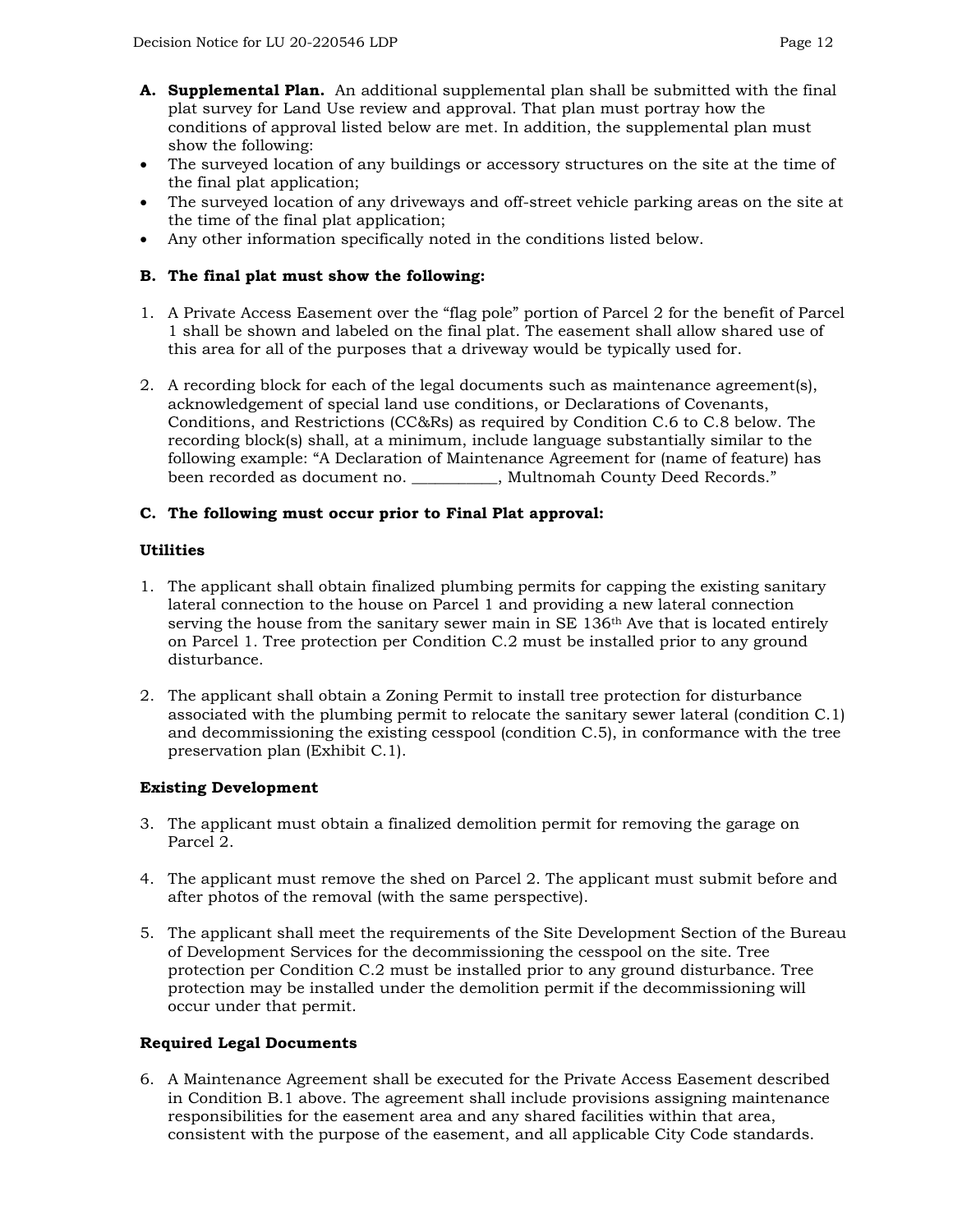The agreement must be reviewed by the City Attorney and the Bureau of Development Services, and approved as to form, prior to final plat approval.

- 7. The applicant shall execute an Acknowledgement of Special Land Use conditions, requiring residential development on Parcel 2 to contain internal fire suppression sprinklers. The acknowledgement shall be referenced on and recorded with the final plat.
- 8. The applicant shall execute an Acknowledgement of Tree Preservation Land Use Conditions that notes tree preservation requirements that apply to Parcel 1. A copy of the approved Tree Preservation Plan must be included as an Exhibit to the Acknowledgement. The acknowledgment shall be referenced on and recorded with the final plat.

#### **Other requirements**

- 9. The applicant must demonstrate forward motion ingress and egress for Parcels 1 and 2 prior to final plat approval.
- 10. The applicant must pay into the City Tree Preservation and Planting Fund [Street Trees Fee in Lieu of Planting and Establishment (per inch)] the amount equivalent to 1.5 inches of trees. Payment must be made to the Bureau of Development Services, who administers the fund for the Parks Bureau.

#### **D. The following conditions are applicable to site preparation and the development of individual lots:**

- 1. Development on Parcel 1 shall be in conformance with the Tree Preservation Plan (Exhibit C.1) and the applicant's arborist report (Exhibit A.7). Specifically, tree #1 is required to be preserved with the root protection zones indicated on Exhibit C.1. Tree protection fencing is required along the root protection zone of the trees to be preserved. The fence must be 6-foot high chain link and be secured to the ground with 8-foot metal posts driven into the ground. Encroachment into the specified root protection zones may only occur if it meets the Tree Protection Specifications of 11.60.030.
- 2. The applicant will be required to install residential sprinklers in the new house on Parcel 2 to the satisfaction of the Fire Bureau.
- 3. Vehicle access to Parcel 1 must be from the flag pole of Parcel 2. A driveway is not allowed along the frontage of Parcel 1.

#### **Staff Planner: Diane Hale**

| Decision rendered by: |                                                                    | on May 25, 2022 |
|-----------------------|--------------------------------------------------------------------|-----------------|
|                       | By authority of the Director of the Bureau of Development Services |                 |

#### **Decision mailed May 27, 2022**

**About this Decision.** This land use decision is **not a permit** for development. A Final Plat must be completed and recorded before the proposed lots can be sold or developed. Permits may be required prior to any work. Contact the Development Services Center at 503-823-7310 for information about permits.

**Procedural Information.** The application for this land use review was submitted on December 2, 2020, and was determined to be complete on May 28, 2021.

*Zoning Code Section 33.700.080* states that Land Use Review applications are reviewed under the regulations in effect at the time the application was submitted, provided that the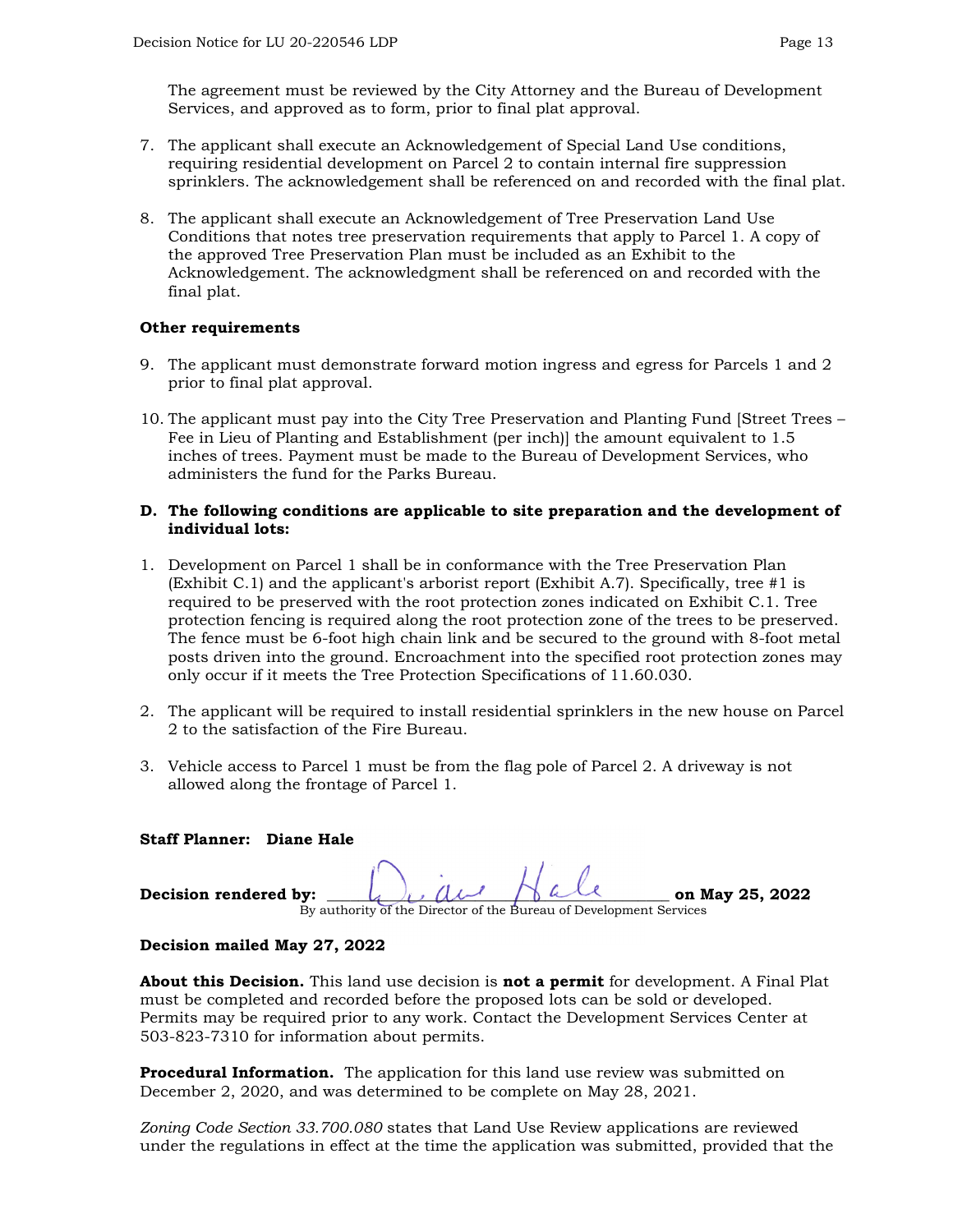application is complete at the time of submittal, or complete within 180 days. Therefore this application was reviewed against the Zoning Code in effect on December 2, 2020.

*ORS 227.178* states the City must issue a final decision on Land Use Review applications within 120-days of the application being deemed complete. The 120-day review period may be waived or extended at the request of the applicant. In this case, the applicant requested that the 120-day review period be extended by 245 days (Exhibit A.8). **The 120 days will expire on May 28, 2022.**

#### **Some of the information contained in this report was provided by the applicant.**

As required by Section 33.800.060 of the Portland Zoning Code, the burden of proof is on the applicant to show that the approval criteria are met. The Bureau of Development Services has independently reviewed the information submitted by the applicant and has included this information only where the Bureau of Development Services has determined the information satisfactorily demonstrates compliance with the applicable approval criteria. This report is the decision of the Bureau of Development Services with input from other City and public agencies.

**Conditions of Approval.** If approved, this project may be subject to a number of specific conditions, listed above. Compliance with the applicable conditions of approval must be documented in all related permit applications. Plans and drawings submitted during the permitting process must illustrate how applicable conditions of approval are met. Any project elements that are specifically required by conditions of approval must be shown on the plans, and labeled as such.

These conditions of approval run with the land, unless modified by future land use reviews. As used in the conditions, the term "applicant" includes the applicant for this land use review, any person undertaking development pursuant to this land use review, the proprietor of the use or development approved by this land use review, and the current owner and future owners of the property subject to this land use review.

**This decision, and any conditions associated with it, is final.** It may be appealed to the Oregon Land Use Board of Appeals (LUBA), within 21 days of the date the decision is mailed, as specified in the Oregon Revised Statute (ORS) 197.830. Among other things, ORS 197.830 requires that a petitioner at LUBA must have submitted written testimony during the comment period for this land use review. Contact LUBA at 775 Summer St NE Suite 330, Salem, OR 97301-1283 or phone 1-503-373-1265 for further information.

If you are interested in viewing information in the file, please contact the planner listed on the front of this staff report. The planner can provide some information over the phone or via email. Only digital copies of material in the file are available. A digital copy of the Portland Zoning Code is available on the internet at [https://www.portland.gov/code/33.](https://www.portland.gov/code/33)

**Recording the land division.** The final land division plat **must** be submitted to the City **within three years** of the date of the City's final approval of the preliminary plan. This final plat must be recorded with the County Recorder and Assessors Office after it is signed by the Planning Director or delegate, the City Engineer, and the City Land Use Hearings Officer, and approved by the County Surveyor. **The approved preliminary plan will expire unless a final plat is submitted within three years of the date of the City's approval of the preliminary plan.**

#### **EXHIBITS**

#### NOT ATTACHED UNLESS INDICATED

- A. Applicant's Statement
	- 1. Applicant's original submittal and plans
	- 2. Applicant's response, May 28, 2021
	- 3. Applicant's response, June 14, 2021
	- 4. Applicant's response, April 15, 2022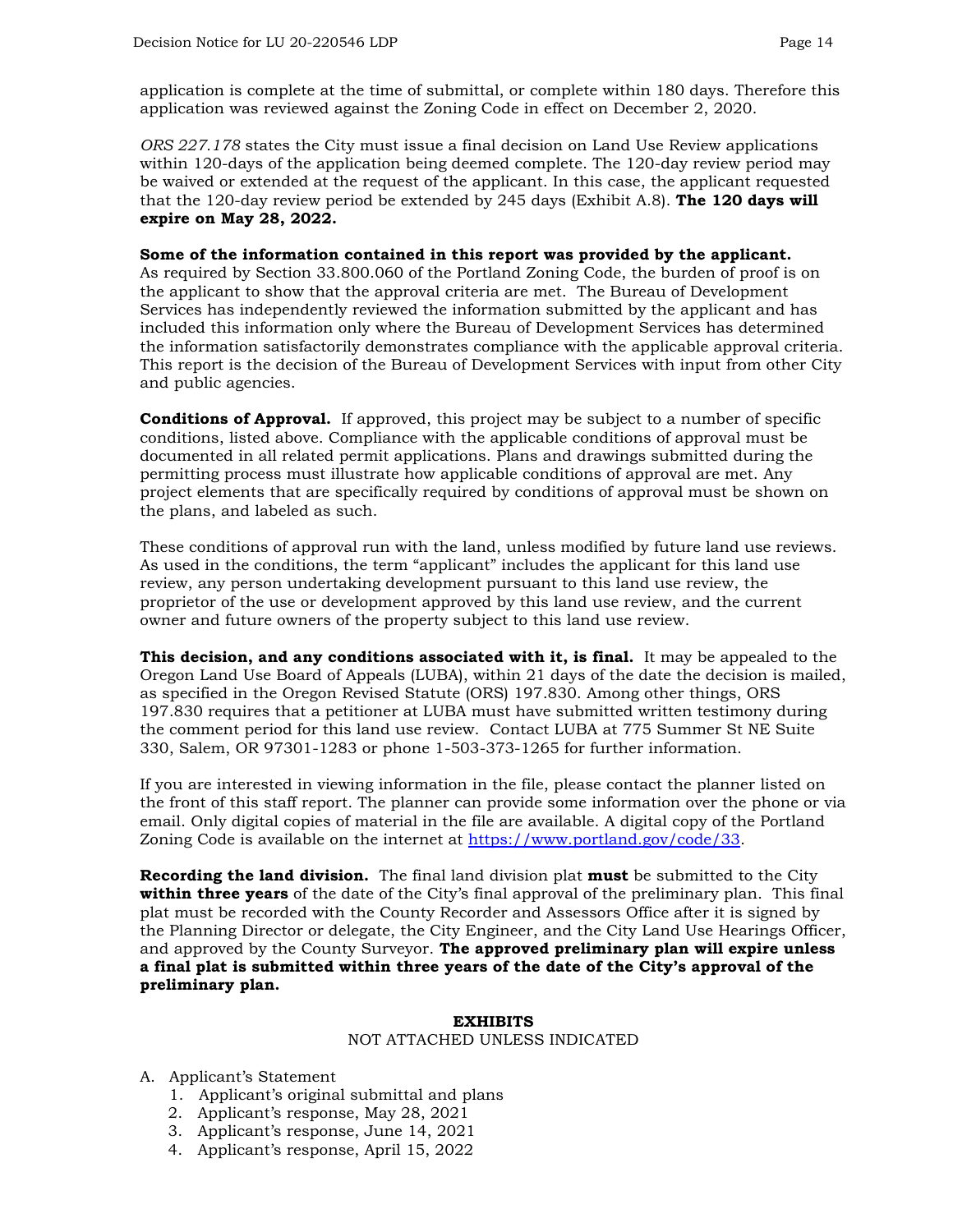- 5. Applicant's response, May 11, 2022
- 6. Applicant's response, May 13,2022
- 7. Arborist Report
- 8. Extension Form
- 9. Stormwater Information
- B. Zoning Map (attached)
- C. Plans/Drawings:
	- 1. Proposed Site Plan (attached)
	- 2. Existing Conditions Survey
- D. Notification information:
	- 1. Mailing list for proposal
	- 2. Mailed proposal notice
- E. Agency Responses:
	- 1. Portland Bureau of Environmental Services
	- 2. Portland Bureau of Transportation Engineering and Development Review
	- 3. Portland Water Bureau
	- 4. Fire Department
	- 5. Site Development Review Section of BDS
	- 6. Life Safety Section of BDS
	- 7. Urban Forestry
- F. Correspondence: None
- G. Other:
	- 1. Original LU Application and Expedited Land Division Form
	- 2. Incomplete Letter

**The Bureau of Development Services is committed to providing equal access to information and hearings. Please notify us no less than five business days prior to the event if you need special accommodations. Call 503-823-7300 (TTY 503-823-6868).**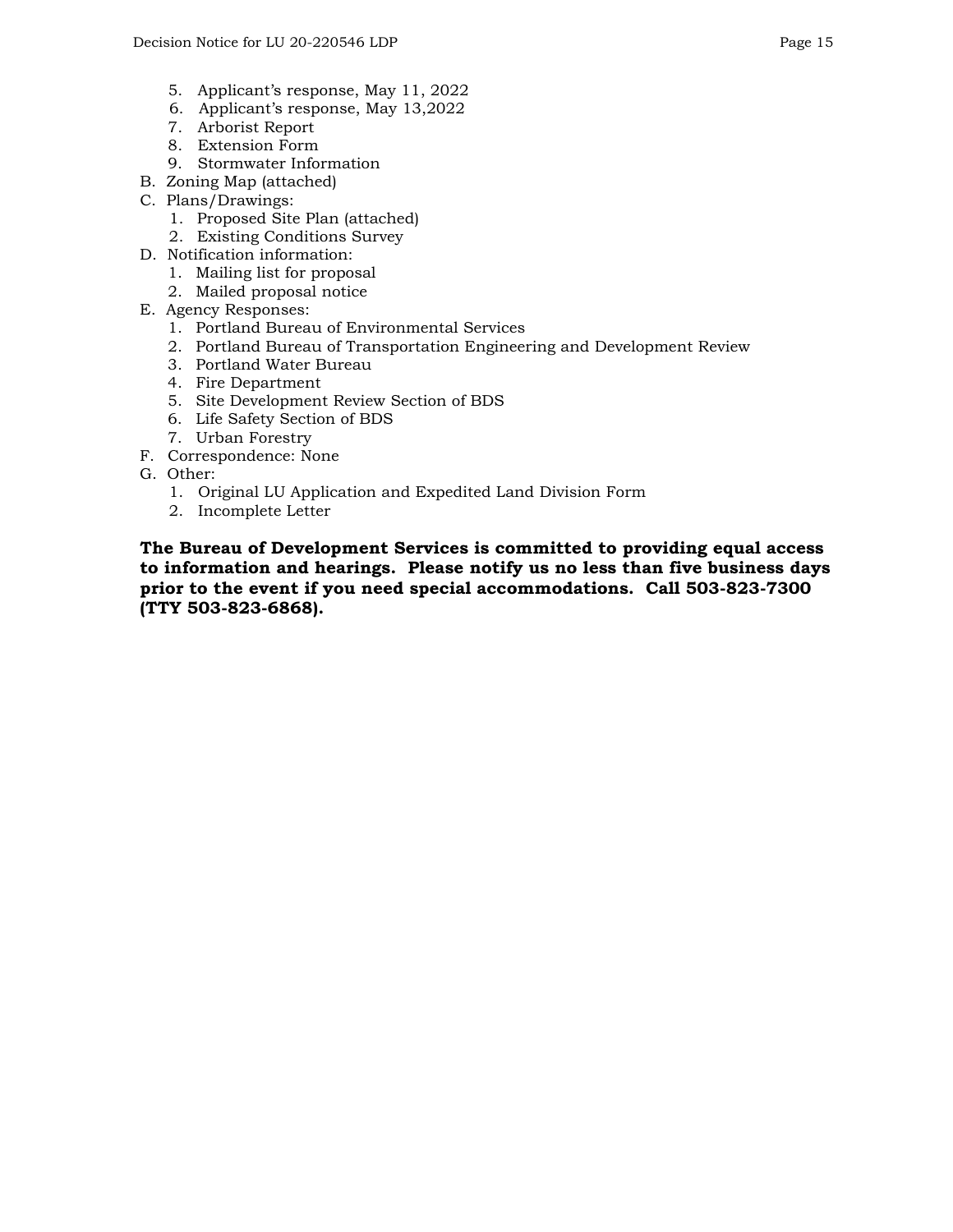

个 **ZONING NORTH** JOHNSON CREEK PLAN DISTRICT SMW Site

File No. LU 20 - 220546 LDP 3644 1/4 Section  $1$  inch = 200 feet Scale 1S2E14DC 1000 State ID Exhibit B Dec 02, 2020